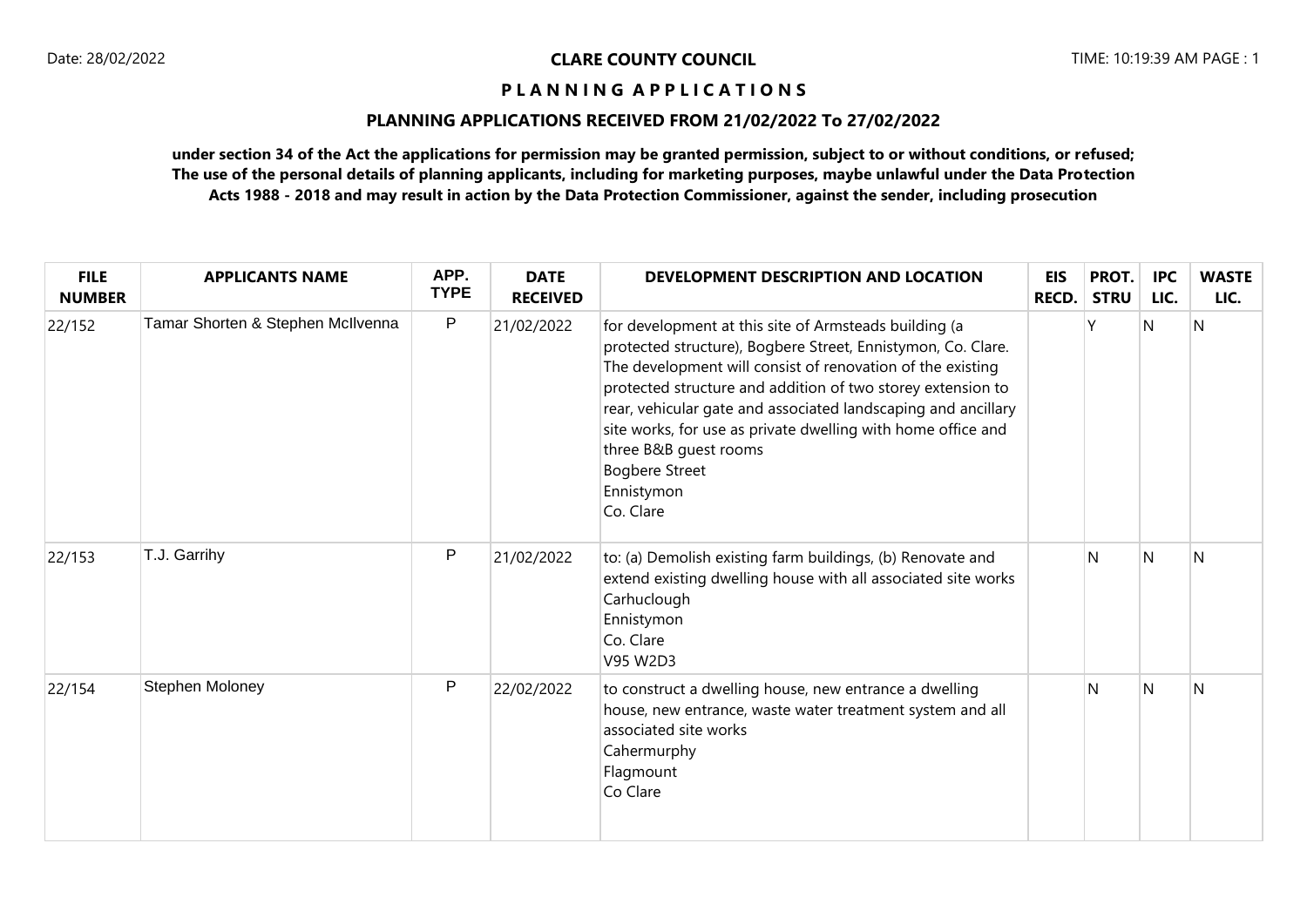# **PLANNING APPLICATIONS RECEIVED FROM 21/02/2022 To 27/02/2022**

| 22/155 | Shannon Airport Authority DAC | $\mathsf{P}$ | 22/02/2022 | for an Electric Vehicle (EV) charging hub. The development<br>will consist of EV charging facilities for public and staff use,<br>an ESB Substation, a pedestrian crossing, signage and all<br>associated site works<br>Shannon Airport<br>Rineanna South<br>Shannon, Co Clare                                                                                                                                                                                                                  | N | N | N |
|--------|-------------------------------|--------------|------------|-------------------------------------------------------------------------------------------------------------------------------------------------------------------------------------------------------------------------------------------------------------------------------------------------------------------------------------------------------------------------------------------------------------------------------------------------------------------------------------------------|---|---|---|
| 22/156 | Maurene Walsh                 | R            | 22/02/2022 | for the following variations to the previously approved<br>(16/106) works, namely to: a) The bungalow roof ridge line. b)<br>The fenestration throughout, including the omission of bay<br>windows to the side and rear. c) The bungalow front<br>entrance. d) The front building-line of the integrated garage.<br>e) The overall floor area which is increased. f) All associated<br>site and internal works<br>'Whitton Lodge'<br>Ballynacragga,<br>Ennis Road, Newmarket-on-Fergus Co Clare | N | N | N |
| 22/157 | Patrick & Eilis Blake         | P            | 22/02/2022 | for the development of 43 no. dwelling units comprising a<br>mix of dormer storey and two storey houses, and dormer two<br>and a half storey apartment / duplexes, associated ancillary<br>site works and services and connections to public services<br>Holland Street/ Holland Drive<br>Liscannor.<br>Liscannor Tld Co Clare                                                                                                                                                                  | N | N | N |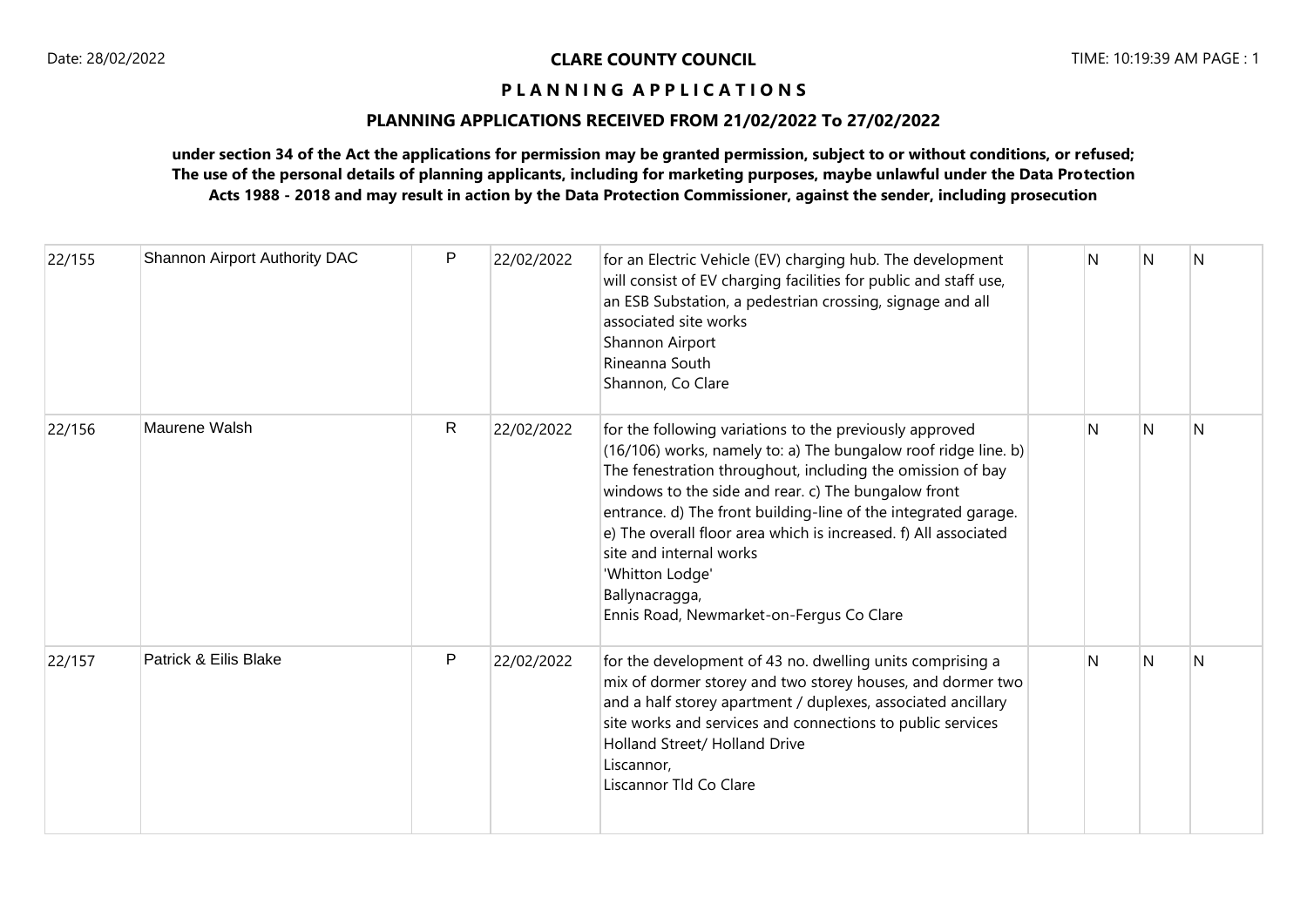# **PLANNING APPLICATIONS RECEIVED FROM 21/02/2022 To 27/02/2022**

| 22/158 | Michelle Ryan      | $\mathsf{P}$ | 23/02/2022 | to construct a dwelling house, new entrance, waste water<br>treatment system and all associated site works<br>Cappantruhaun<br>Whitegate<br>Co Clare                                               | N            | N | N            |
|--------|--------------------|--------------|------------|----------------------------------------------------------------------------------------------------------------------------------------------------------------------------------------------------|--------------|---|--------------|
| 22/159 | John Costelloe     | $\mathsf{P}$ | 23/02/2022 | for development, the development consists of the<br>construction of a milking parlour and associated site works<br>Darragh South<br>Darragh<br>Ennis, Co Clare                                     | N            | N | N            |
| 22/160 | <b>Henry Power</b> | P            | 23/02/2022 | for development, the development consists of the<br>construction of a slatted unit and associated site works<br>Clenagh<br>Newmarket-on-Fergus<br>Co Clare                                         | $\mathsf{N}$ | N | N            |
| 22/161 | Rodger Woods       | P            | 23/02/2022 | for development, the development consists of the<br>construction of a calving unit with underground slatted<br>effluent tank and associated site works<br>Gregans East<br>Ballyvaughan<br>Co Clare | N            | N | $\mathsf{N}$ |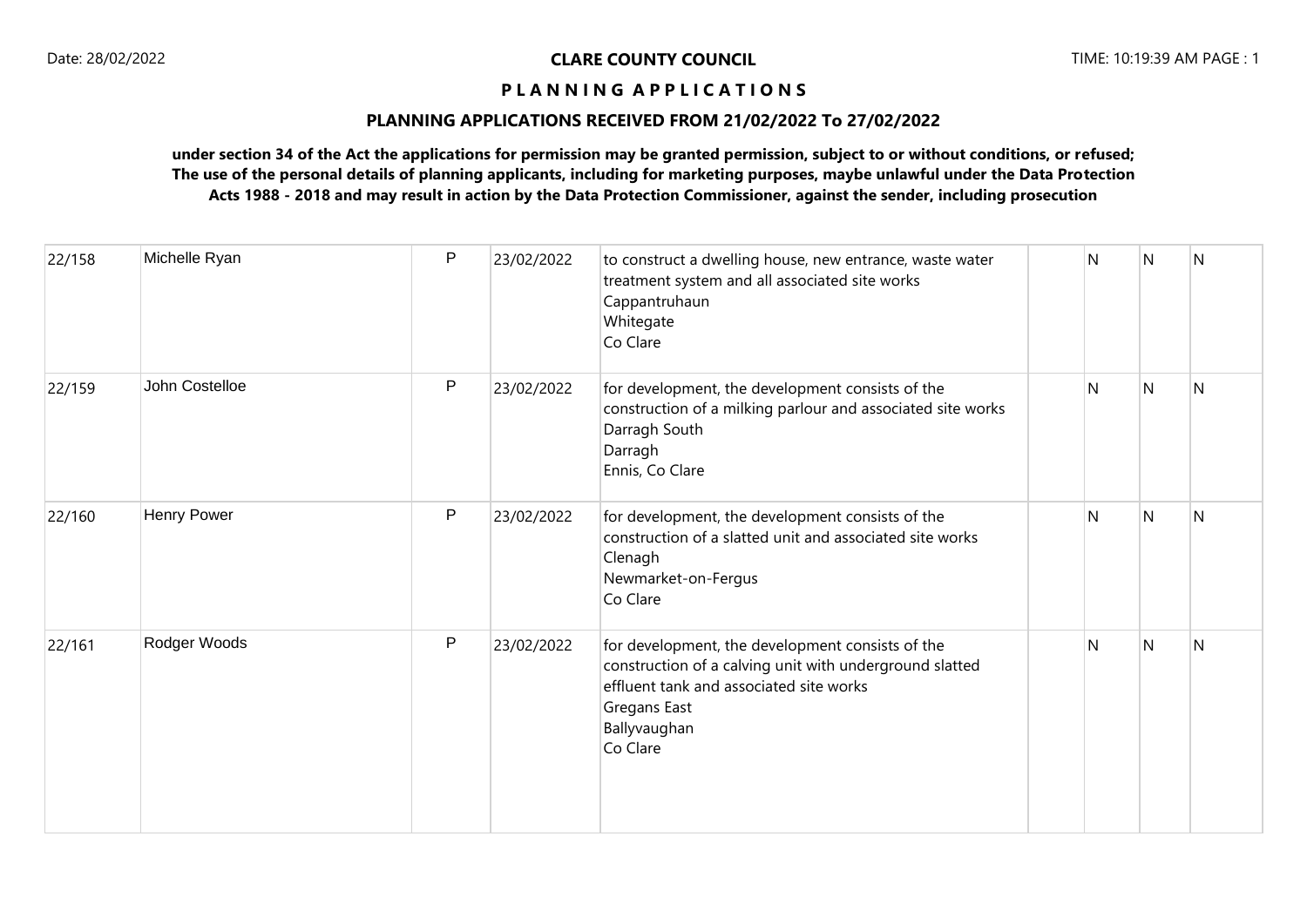# **PLANNING APPLICATIONS RECEIVED FROM 21/02/2022 To 27/02/2022**

| 22/162 | Oliver O'Connor             | P       | 23/02/2022 | for the renovation and extension of a derelict dwelling house<br>and the construction of a treatment unit and soil polishing<br>filter to service same<br>Rannagh West<br>Carron<br>Co Clare                                                                           | N  | N | <b>N</b> |
|--------|-----------------------------|---------|------------|------------------------------------------------------------------------------------------------------------------------------------------------------------------------------------------------------------------------------------------------------------------------|----|---|----------|
| 22/163 | Andrew Cleary & Emma Duggan | P       | 23/02/2022 | to construct a dwelling house, garage, access road linking to<br>an existing private entrance onto the public road; new<br>sewerage treatment system and percolation area along with<br>all other necessary ancillary works<br>Tubber<br>Lissycasey<br>Ennis, Co Clare | N. | N | N        |
| 22/164 | David Barry                 | $\circ$ | 23/02/2022 | permission is sought to construct a dwelling house, domestic<br>garage, shared entrance, effluent treatment system including<br>all ancillary site works and services<br>Knocknagoug<br>Quin<br>Co Clare                                                               | N  | N | N        |
| 22/165 | Aoife Barry                 | $\circ$ | 23/02/2022 | permission is sought to construct a dwelling house, domestic<br>garage, shared entrance, effluent treatment system including<br>all ancillary site works and services<br>Knocknagoug<br>Quin<br>Co Clare                                                               | N  | N | N        |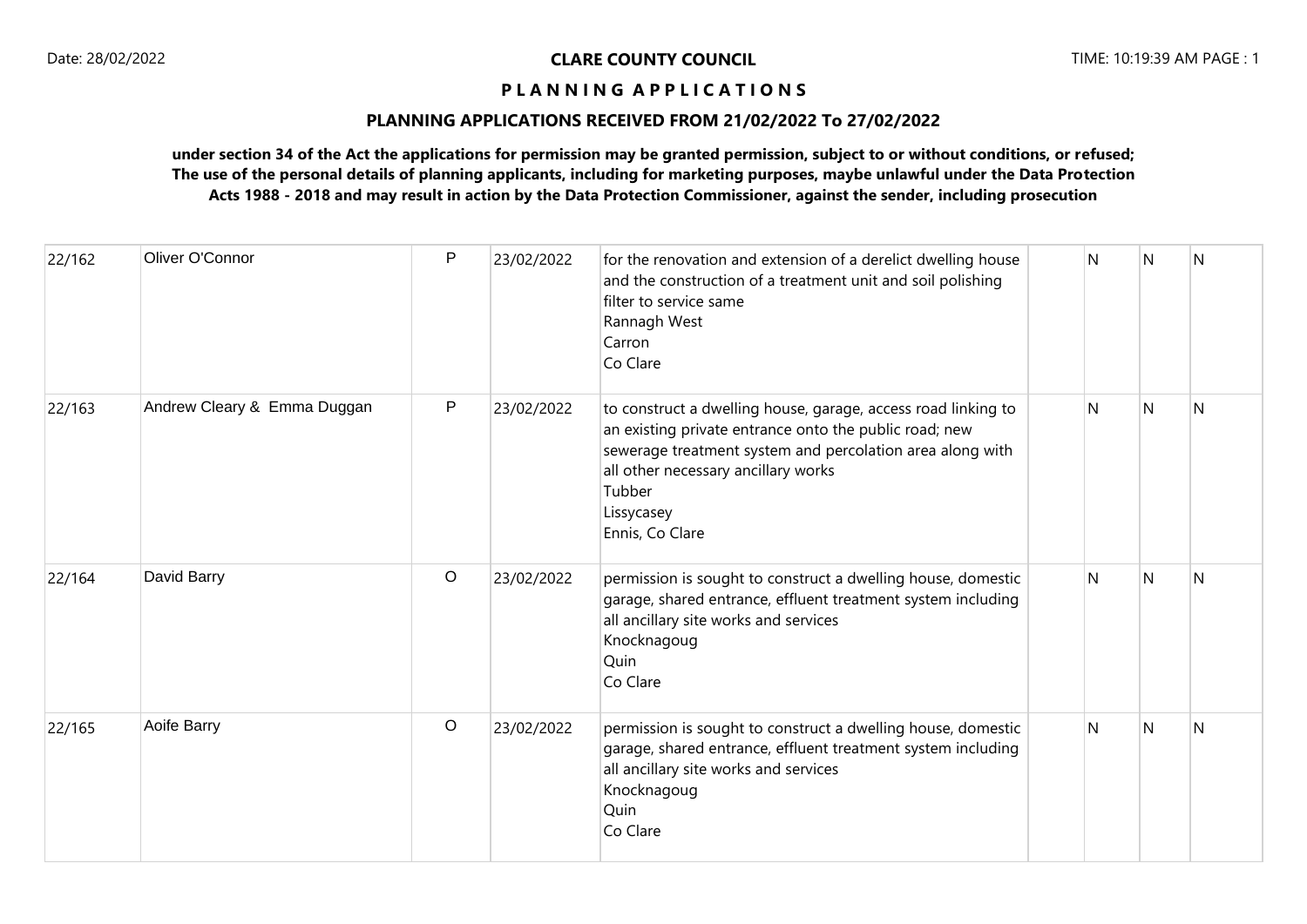# **PLANNING APPLICATIONS RECEIVED FROM 21/02/2022 To 27/02/2022**

| 22/166 | Cyril & Bernie Stephens | P | 24/02/2022 | to a) remove existing derelict dwelling to rear of existing<br>dwelling and construct / replace with new rear<br>accommodation block / extension b) upgrade and relocate<br>waste water treatment system and percolation area plus all<br>ancillary site works<br>Burrenfadda<br>Cranny<br>Co Clare | N | N | N |
|--------|-------------------------|---|------------|-----------------------------------------------------------------------------------------------------------------------------------------------------------------------------------------------------------------------------------------------------------------------------------------------------|---|---|---|
| 22/167 | Alfie Hollingsworth     | P | 24/02/2022 | the development will consist of construction of dwelling<br>house and effluent treatment system along with associated<br>site works<br>Glendree<br>Feakle<br>Co Clare                                                                                                                               | N | N | N |
| 22/168 | Patrick Kelly           | P | 24/02/2022 | to construct 2 no Semi-Detached Houses, provide a low dry-<br>stone wall to the East and South to enclose sites, provide new<br>site entrances, connect to public sewers and services and<br>carry out all ancillary site works<br>Kilrush road/Cahercalla Estate Junction<br>Ennis<br>Co Clare     | N | N | N |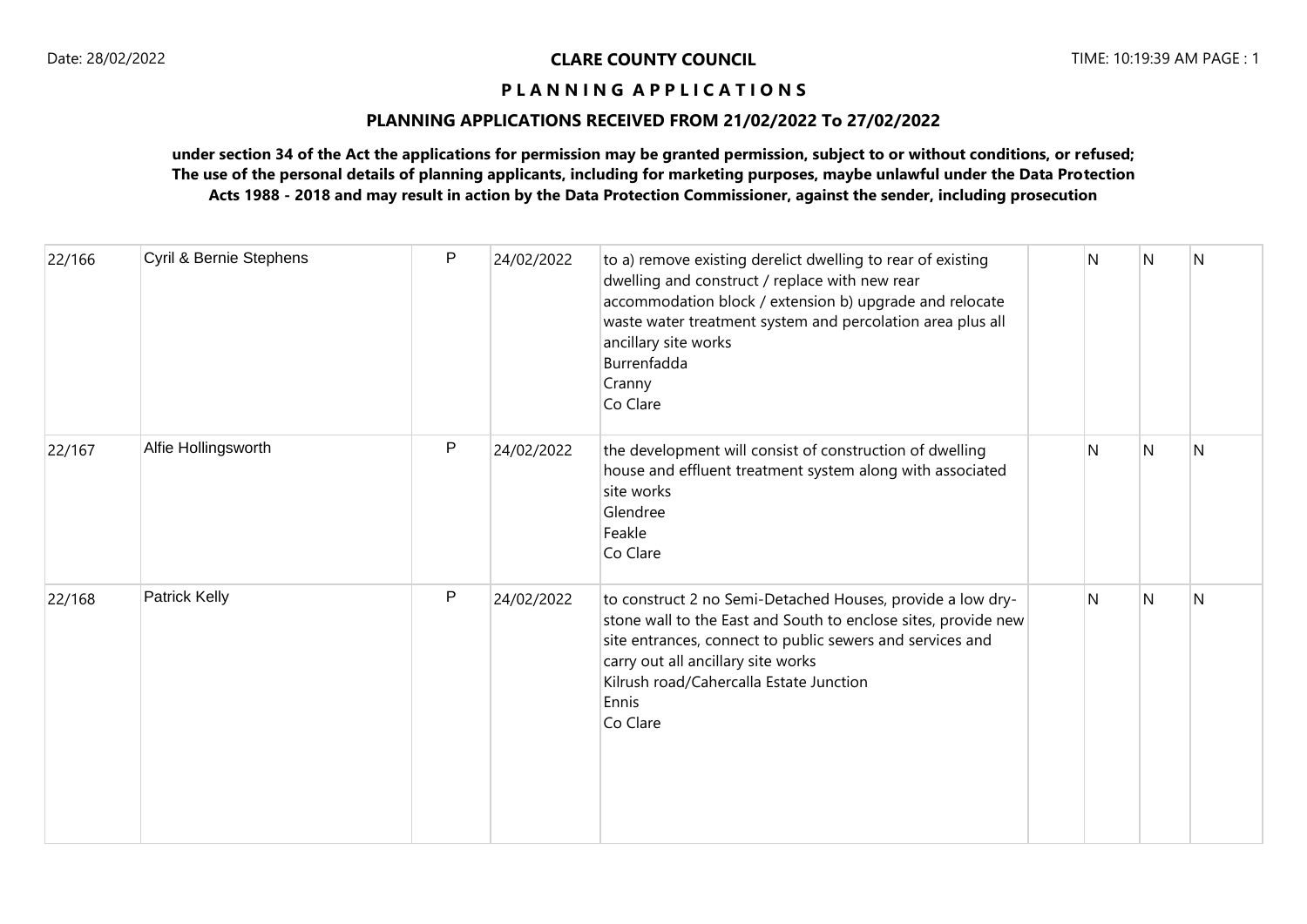# **PLANNING APPLICATIONS RECEIVED FROM 21/02/2022 To 27/02/2022**

| 22/169 | John O'Mara            | P            | 25/02/2022 | to demolish and existing derelict dwelling and associated<br>out-buildings and to construct a replacement dwelling house<br>and garage, with effluent treatment system, new entrance<br>from public road and all associated site works<br>Flagmount<br>Co Clare | N | N              | $\overline{N}$ |
|--------|------------------------|--------------|------------|-----------------------------------------------------------------------------------------------------------------------------------------------------------------------------------------------------------------------------------------------------------------|---|----------------|----------------|
| 22/170 | Amy Roche              | $\mathsf{P}$ | 25/02/2022 | the development will consist of a dwelling house and garage<br>with proprietary wastewater treatment system and polishing<br>filter together with ancillary site works<br>Lisket<br>Kilfenora<br>Co Clare                                                       | N | $\overline{N}$ | <sup>N</sup>   |
| 22/171 | Neil & Pamela McGourty | P            | 25/02/2022 | to construct a dwelling house, waste water treatment system,<br>percolation area, entrance and associated site development<br>works<br>Ballymorris<br>Cratloe<br>Co Clare                                                                                       | N | N              | N              |